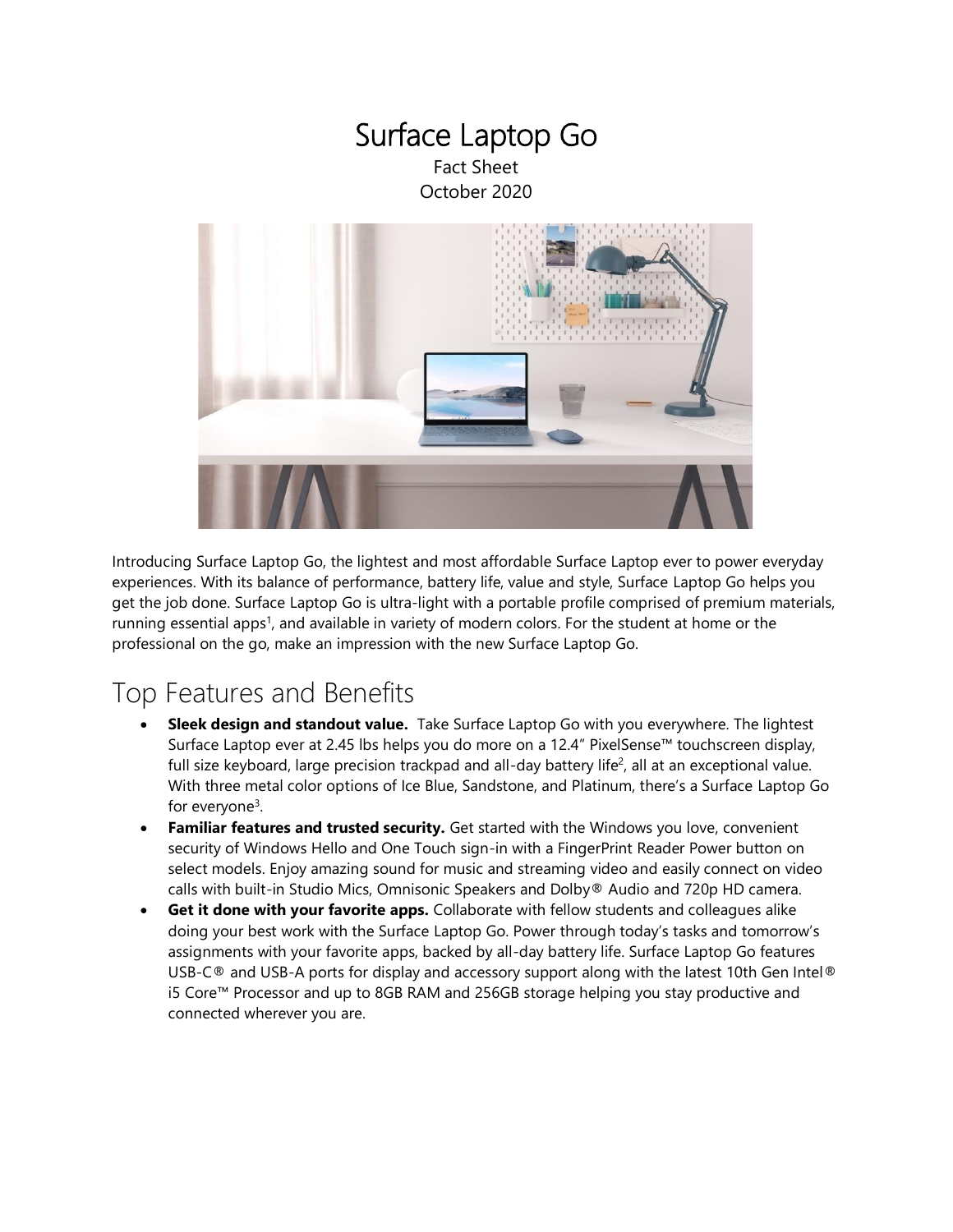# Technical Specifications

| Operating system         | Windows 10 Home in S mode <sup>4</sup><br>Microsoft 365 Family 30-day trial                                                                                                                                                                                                               |
|--------------------------|-------------------------------------------------------------------------------------------------------------------------------------------------------------------------------------------------------------------------------------------------------------------------------------------|
| Exterior                 | 10.95" x 8.11" x 0.62" (278.18mm x 206.17mm x 15.68mm)<br>Weight: 2.45 lb (1,110 g)<br>Top & Keyboard Cover: Aluminum<br>Base: Polycarbonate composite resin system with glass fiber and 30% post-<br>consumer recycled content<br>Colors: Ice Blue, Sandstone, and Platinum <sup>3</sup> |
| Display                  | Screen: 12.45" <sup>5</sup> PixelSense™ Display<br>Resolution: 1536 x 1024 (148 PPI)<br>Aspect ratio: 3:2<br>Touch: 10 point multi-touch                                                                                                                                                  |
| CPU                      | 10th Gen Intel® Core™ i5-1035G1 Processor                                                                                                                                                                                                                                                 |
| Keyboard and<br>trackpad | Precision trackpad: 115 mm x 76.66 mm<br>Five-finger multitouch gesture<br>Full-size Chiclet-style keyboard with 1.3mm travel                                                                                                                                                             |
| Graphics                 | Intel <sup>®</sup> UHD Graphics                                                                                                                                                                                                                                                           |
| Memory                   | 4GB or 8GB LPDDR4x RAM<br>16GB LPDDR4x RAM (commercial-only)                                                                                                                                                                                                                              |
| Storage <sup>6</sup>     | eMMC drive: 64GB<br>Solid-state drive (SSD) options: 128GB, 256GB                                                                                                                                                                                                                         |
| Security                 | Firmware TPM and Hardware TPM (Commercial only)<br>Enterprise-grade protection with Windows Hello sign-in<br>One Touch sign in with FingerPrint Reader Power button (Surface Laptop Go<br>i5/4GB/64GB does not include Fingerprint Power Button.)                                         |
| Network                  | WiFi 6: 802.11ax compatible<br>Bluetooth Wireless 5.0 technology                                                                                                                                                                                                                          |
| Battery                  | Up to 13 hours of typical device usage<br>Fast Charging - Charge your Surface Laptop Go to 80% in just over one hour <sup>2</sup>                                                                                                                                                         |
| Cameras                  | 720p HD f2.0 camera (front-facing)                                                                                                                                                                                                                                                        |
| Audio                    | Dual far-field Studio Mics<br>Omnisonic Speakers with Dolby® Audio™ Premium                                                                                                                                                                                                               |
| Ports                    | $1 \times$ USB-C®<br>1 x USB-A<br>3.5 mm headphone jack<br>1 x Surface Connect port                                                                                                                                                                                                       |